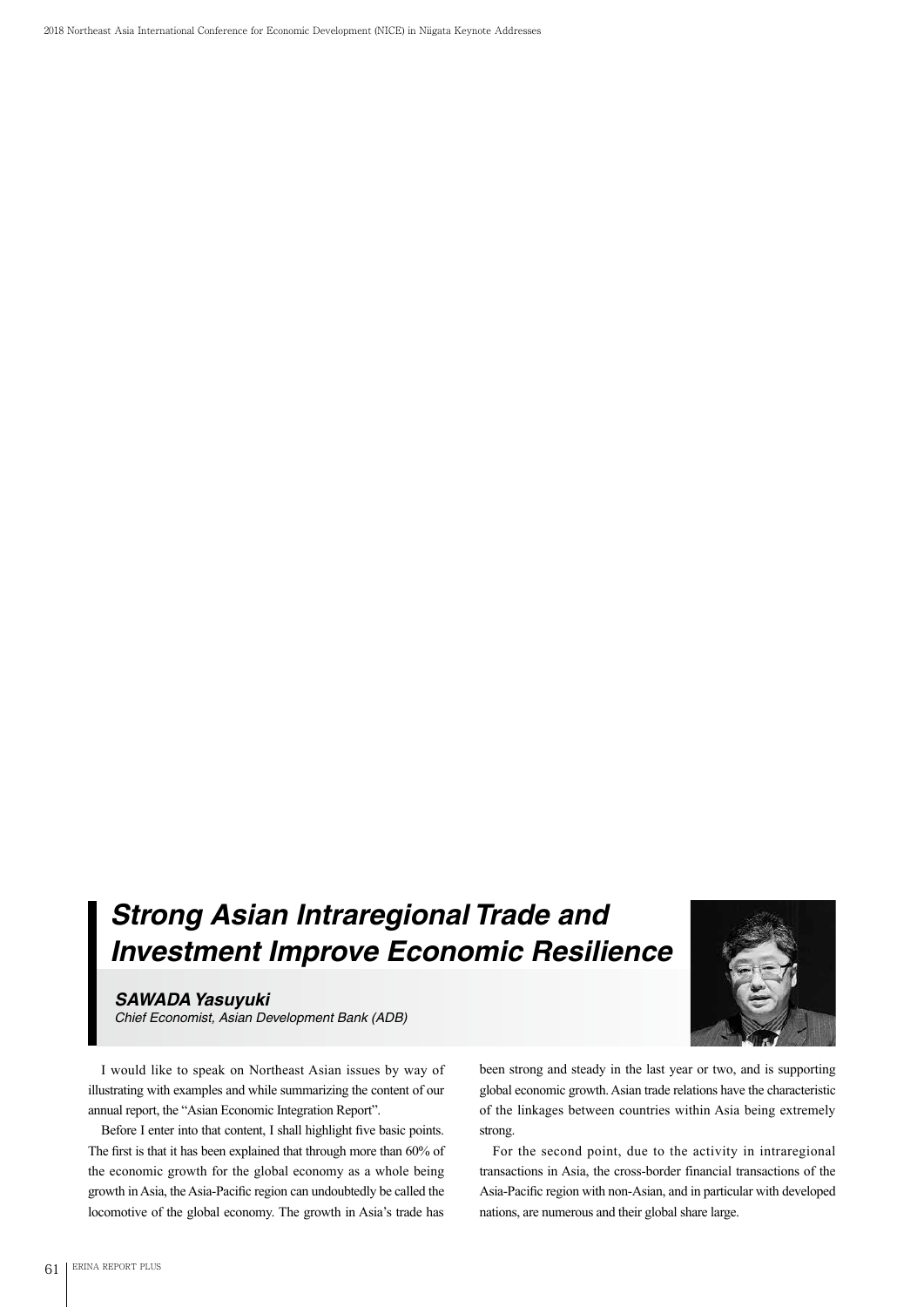We have gathered a lot of data and systematically created indexes regarding such intraregional economic and non-economic integration. We have called this the Asia-Pacific Regional Cooperation and Integration Index, and as the third point, the aforementioned two points are backed up by these systematic data.

Last year it was 20 years since the Asian financial crisis, and in our report we have looked at how Asia's financial resilience has changed over the last 20 years, and as the fourth point, what stood out is that there are still a number of challenges in the area of finance in the Asian region as a whole.

In Asia there are the short-term challenges of how short-term financial problems, changes in economic growth, and changes in trade will develop, but taking a little more medium to long-term view, Asia has a massive demand for infrastructure investment. There is the problem that growth will slow down if that demand for infrastructure investment cannot be met, and there is the challenge of how to meet that infrastructure demand. Here we have the fifth point of the great necessity of meeting infrastructure demand via public– private partnerships (PPPs).

I would like to report on these five points in three sections.

In the first section, using the data I would like to look at the current situation and future prospects for the regional integration of the Asia-Pacific region as a whole and of Northeast Asia. In his address, Professor Petri said that regional integration will be important as a strategy to overcome an inward-looking orientation and protectionist tendencies. I believe it is important to look at the current situation and future prospects for the regional integration of the Asia-Pacific region and of Northeast Asia from that perspective.

The second section looks back at the 20 years after the Asian economic crisis, and mentions how the Asia-Pacific region's financial transaction relations and resilience in financial terms have changed, and what challenges there are in the current situation.

In the third section, as medium to long-term challenges I would like to talk about the necessity of meeting the massive infrastructure investment in order to continue Asia's growth, and the great importance of PPPs to that end.

First, focusing on economic integration, I shall compare the figures within the Asian region for 2001 and 2016. For example, trade relations in goods and services from Asia to Asia increased somewhat from 53% in 2001 to 57% in 2016. Direct investment rose from 45% to 55%. It can be seen that the relative density within the region is extremely high. Looking at the relative density within the region in the area of finance, while equity investment has increased from 12% to 19% and bond investment from 8% to 15%, their levels are low. The majority of financial transactions are undertaken between Asia and areas outside the region. The relative densities within the region of migration and remittances are to some extent high, but have fallen, and there is a trend of migration out of Asia and of remittances coming from outside Asia.

Asia's trade has greatly increased in the last couple of years. As a backdrop to this, the economic performance of developed nations became rather good. In particular, with the strong economic climate in the Eurozone, Japan, and the United States, trade from Asia also increased in reflection of that, and Asia has become a factor supporting the global economy.

The left-hand side of Figure 1 shows the intraregional and extraregional shares of Asia's total trade. Even looking at subregions such as Central Asia and South Asia, intraregional trade shares have been rising. Conversely, the trade with areas outside the region has been on a falling trend regardless of the subregion.

The right-hand side of Figure 1 shows foreign direct investment (FDI) inflows into Asia. The trend has continued of FDI flowing into Asia from the world as a whole, or in other words, Asia is attracting the direct investment of firms. In addition, a trend of FDI also increasing from within Asia to other Asian countries can be seen.

Meanwhile, Asia's outward debt investment has increased greatly, and, more than being invested within Asia, there is a trend for capital created within Asia and its savings to flow out of Asia. There is a similar trend for equity investment too, and the investment share



Figure 1 Intraregional Trade and Investment Linkages Deepen

Source : Asian Economic Integration Report 2017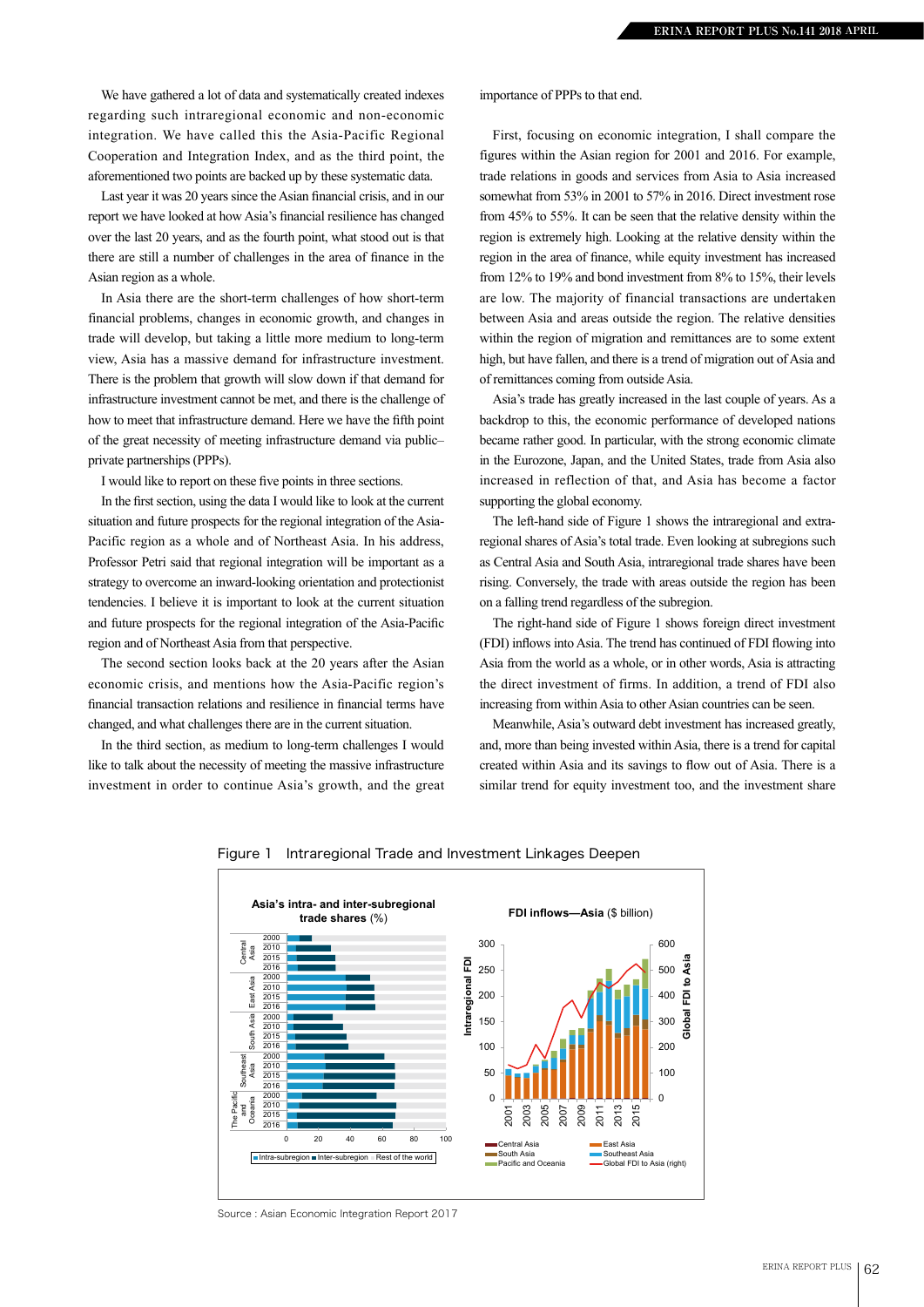within Asia of total investment has been on a decreasing trend in recent years.

The vitality of Asia's economic growth lies if anything in its trade linkages evolving within the region in particular. In order to advance such intraregional trade all the more, two steps will be necessary. One is that, with a process for each country to make trade more open being necessary, the further development of intraregional economic integration and trade linkages beyond that will become necessary. Regarding the former, it will be important to lower obstacles to trade and investment. Regarding the latter, it will be important to approximate a variety of institutions within the region and to deepen institutional regional integration linkages.

Next, via the Asia-Pacific economic integration indexes, I will present the respective integration indexes for the Asia-Pacific region as a whole and the subregions, including Northeast Asia.

For economic integration and regional integration it is possible to capture their shape from a variety of dimensions, but here I have captured economic integration in six dimensions. First: trade and direct investment. The second dimension: money and finance. Third: regional value chains. For example, various components of smart phones are made in various countries, and with creating intermediate inputs in assembling those components, trade linkages do not pass through one industry from upstream to downstream and one country, but trade linkages evolve like a mesh via extremely complex linkages called supply-chain networks. How much are such value chains progressing in intraregional integration?

Fourth: how much infrastructure is progressing beyond a country's borders. Fifth: how much regional integration is progressing in the dimension of the movement of people. Sixth: how much institutional and social regional integration is progressing. Through combining various data for these six dimensions, I quantify values and with the data show the shape of regional integration (Figure 2).

The left-hand side shows the overall regional integration index by subregion, constructed by combining 26 data points for the six dimensions. Regional integration is progressing for Southeast Asia as a whole, and in second place is East Asia. Following behind are Oceania, then South Asia, and the most behind in regional integration is Central Asia. Looking at the six dimensions on the right-hand side, integration for Southeast Asia in trade and investment and the movement of people have advanced considerably. As a whole the balance for East Asia is good, but the degree of integration has stalled at a relatively low level. East Asia contains the nations and regions of China, Hong Kong, Japan, the ROK, and Mongolia, but making a slight adjustment by adding Russia in, the results are of the same order.

Next, how do things look in every sub-category (Figure 3)? For trade and investment, regional integration in Southeast Asia has advanced greatly, and in comparison Northeast Asia is lagging behind. For the value chain also Southeast Asia is relatively high, and Northeast Asia is also relatively good, but in terms of level is not very high. For the movement of people, Southeast Asia is high, and Northeast Asia is slightly lagging behind. Looking at financial integration, Northeast Asia is the highest, and Southeast Asia follows behind, but the degree of integration of Asia as a whole is low. Conversely, even in Northeast Asia, the wealth generated is not being invested within the region, and it can be said that it is flowing out of the region. In infrastructure connectivity, Oceania, New Zealand and Australia are moving ahead, and Northeast Asia comes next. Then in institutional and social integration (including whether there are trade agreements and investment agreements, embassies, and a similarity in language), it can be seen that Northeast Asia has relatively strong connections.

A little more objectively, in order to gauge the degree of integration for Asia as a whole, comparing Asia with other regions, in the overall integration indexes, the EU is highest by far, Asia follows it, and then Latin America and Africa. By dimension, the EU has the highest degree of integration for practically all dimensions, but for trade and investment Asia is slightly higher that the EU. However, Asia is lagging behind in the other dimensions, and in particular, is slightly behind Latin America in infrastructure connectivity and slightly behind Africa in finance.



Figure 2 Asia-Pacific Regional Cooperation and Integration Index (ARCII)

Source : Asian Economic Integration Report 2017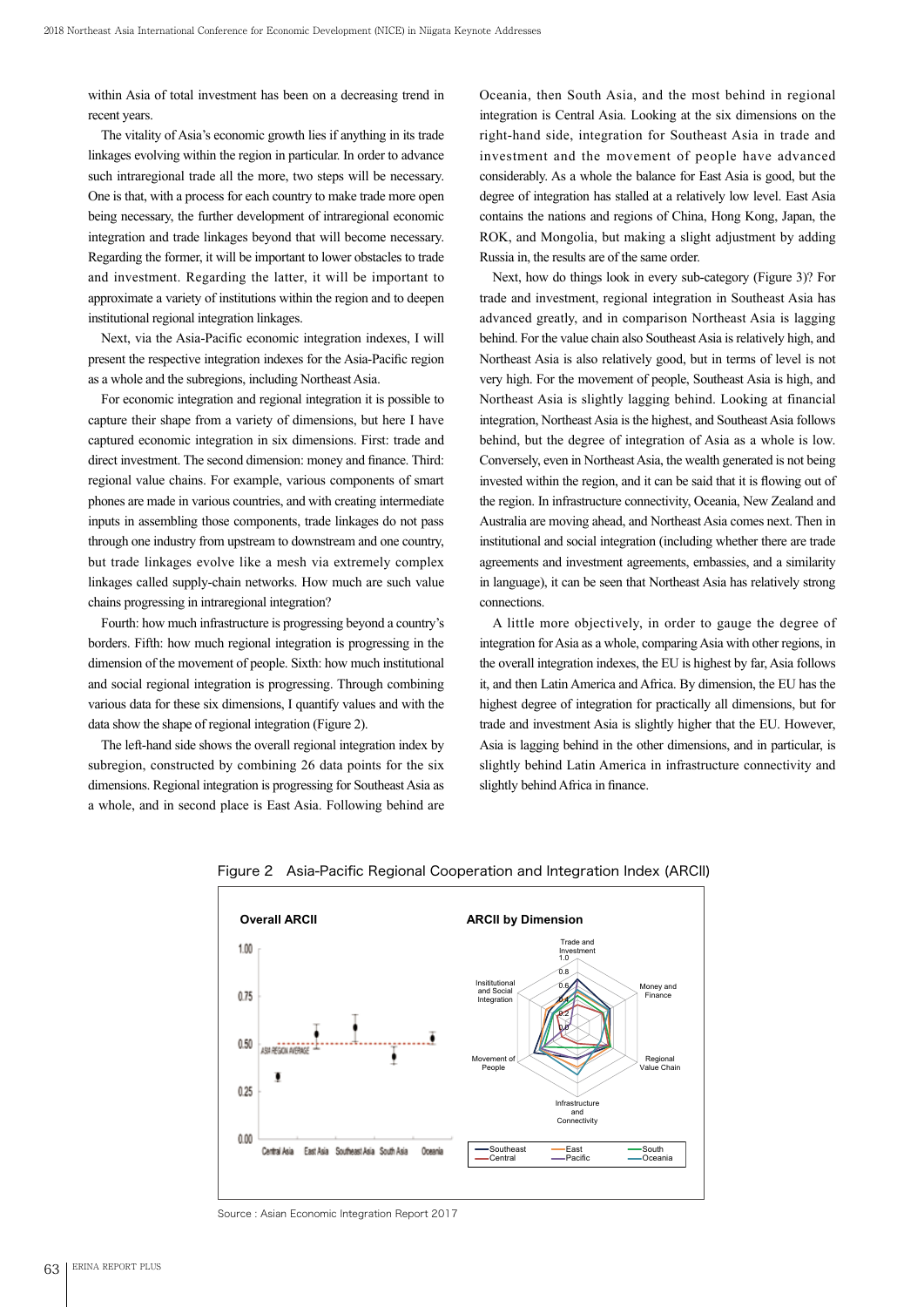

Figure 3 Integration by Subregion

Source : Asian Economic Integration Report 2017

For the second section, I would like to talk on three points regarding the twenty years after the Asian financial crisis. First, for Asia as a whole, in finance terms the structural weaknesses and new challenges stand out. The second point is that there are various institutional policy gaps, and there is the possibility of that leading to financial vulnerability. Based on those, the third point is that it is necessary for Asia's policymakers to conduct financial reforms from a strongly cautious standpoint.

Concerning the first structural weakness, looking at in what form corporate investment will be procured in Asia's emerging economies as a whole, bank finance is the largest, followed by equities, and then debt. Another dimension is that the share of dollar-denominated borrowing in Asia is considerably high, and there is discussion that it was one of the problems of the Asian financial crisis, but the situation hasn't changed even after twenty years. Borrowing in dollar terms and borrowing from banks are two mismatching problems which are still seen extensively in Asia.

In addition, there has been the coming into sharp relief of new challenges. Looking at Asia's private-sector debt (corporate debt and household debt) as a proportion of GDP, in China the share of corporate debt is extremely high, and is on a rising trend. For the ROK, private household debt is extremely large. Very recently the share of China's corporate debt within GDP has been 166%, and the ROK's household debt has exceeded 90%. Malaysia and Thailand are following a pattern similar to the ROK. Borrowing money is not of itself a problem, but what becomes problematic is becoming unable to repay borrowed money. The non-performing loan rate, dividing the total for non-performing loans by the total amount of loans has tended to go down after the Asian financial crisis, and

looking at the most recent figures, an increasing tendency can be seen in such countries as China, India, Bangladesh, Indonesia, and Mongolia.

Three challenges are conceivable from such matters. The first is that Asia's intraregional financial connections, in a weak state, are connecting up globally, and intraregional financial integration is not advancing very much. Hasn't this been the situation for the past 20 years? The second is that linking up with the finance of developed countries actually has the potential for increasing parts of Asia's emerging economies feeling the repercussions of various risks in developed countries. The third is that a tendency for the nonperforming loan rate to increase is slightly discernable, and it is necessary for macrofinancial policy to also consider such a risk, and to adopt prudent policies.

Regarding these three challenges, I would like to present what can be discerned from a little more detailed data. First are network diagrams (Figure 4) which looked, via financial markets, at the state of increasing links between Asian finance and areas outside the region. Using diagrams derived from observed data showing to what degree financial transactions are deepening among various countries and regions, I have divided them into six periods of time. The upperleft Pre-Asian Financial Crisis was not very dense, but during the upper-middle Asian Financial Crisis the financial transactions among nations and regions deepened. Likewise during the lower-middle Global Financial Crisis, it can be seen that when the crisis occurred, cross-border financial transactions became active. Overall, financial transactions with areas outside the region over the past 20 years deepened greatly.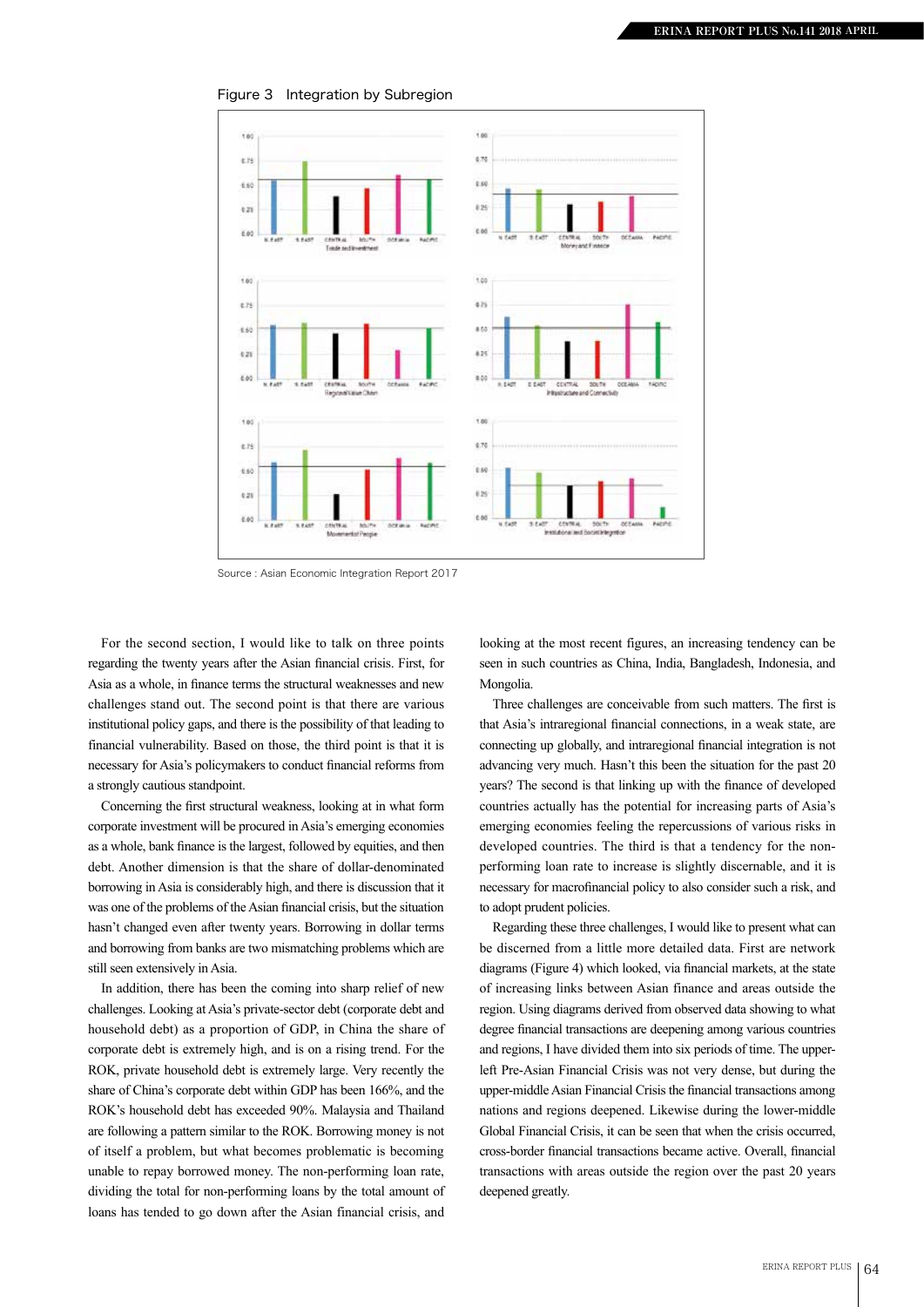

Figure 4 Connections between Asian Financial Markets and the World

Source : Asian Economic Integration Report 2017

Regarding the second challenge of whether risks emerging in developed countries have repercussions for developing nations, at the time of the 2008 global financial crisis, it was analyzed that the outflow of capital from emerging economies progressed to the extent that those countries borrowed from overseas banks.

The third challenge of what impact the non-performing loan rate would have on macrofinance as a whole was also analyzed using the data. When non-performing loans increased 3.5 percentage points, credit decreased by approximately 4%. Naturally, with their strength weakening banks cannot lend money, and that has a negative impact on the macroeconomy. When the non-performing loan rate increases by 3.5 percentage points, the unemployment rate increases by 0.2 percentage points, and GDP falls by 0.4 percentage points. It can be confirmed that it has a negative impact on the real economy, surpassing the financial markets.

From such a situation several policy pointers can be obtained. First, macroprudential policy (securing stability emphasizing understanding of the risks for the financial system as a whole) will be more important. Second, in order to overcome the problem of a double mismatch in borrowing on a dollar basis from banks, it is necessary to increase bond market transactions in the local currency in the medium to long term. Third, with financial connections within and without the region increasing, it is necessary to consider robust financial regulations aimed at the spillover effects of financial risks from overseas. Fourth, there is the Chiang Mai Initiative within the Asian region, but it is necessary to properly consider a financial safety net for within the entire region.

The third section regards the promoting of the TPP becoming key as a medium to long-term challenge. Asia has achieved smooth growth, and in April 2017 we released an economic outlook for Asia with a 5.7% growth rate, but subsequently the performance was better that initially forecast, and we raised it to 6.0%. In order to sustain this growth, massive infrastructure investment will be necessary. In order to continue the momentum of Asia's growth, maintain the trend of the reduction of poverty, as well as meet the global commitments of the Paris Agreement, including climate change amelioration policies and adaptation methods, infrastructure investment is extremely important. Last year, we issued an estimated figure of US\$26 trillion of investment being necessary over the next 15 years. Adjusted annually, that makes US\$1.7 trillion. If infrastructure investment of US\$1.7 trillion is not made in the Asia-Pacific region as a whole, growth will slow, and it will become impossible to effectively tackle climate change. That is US\$1.7 trillion for the Asia-Pacific region as a whole, but for East Asia as a whole, not including Russia, nearly US\$1 trillion of investment will be necessary per year. Comparing this US\$1.7 trillion with the current actual amount of investment, then approximately US\$500– 800 billion of investment is lacking. How to increase this and how to procure funding will be a challenge. If the gap isn't closed, Asia's growth will slow, global growth will also slow, and it will not be possible to tackle climate change. Within the US\$1.7 trillion, approximately US\$1 trillion will be necessary for the energy sector, US\$600 billion for the transportation sector, and for the remainder massive infrastructure investment in the energy and transportation areas of the information and communications technology (ICT)